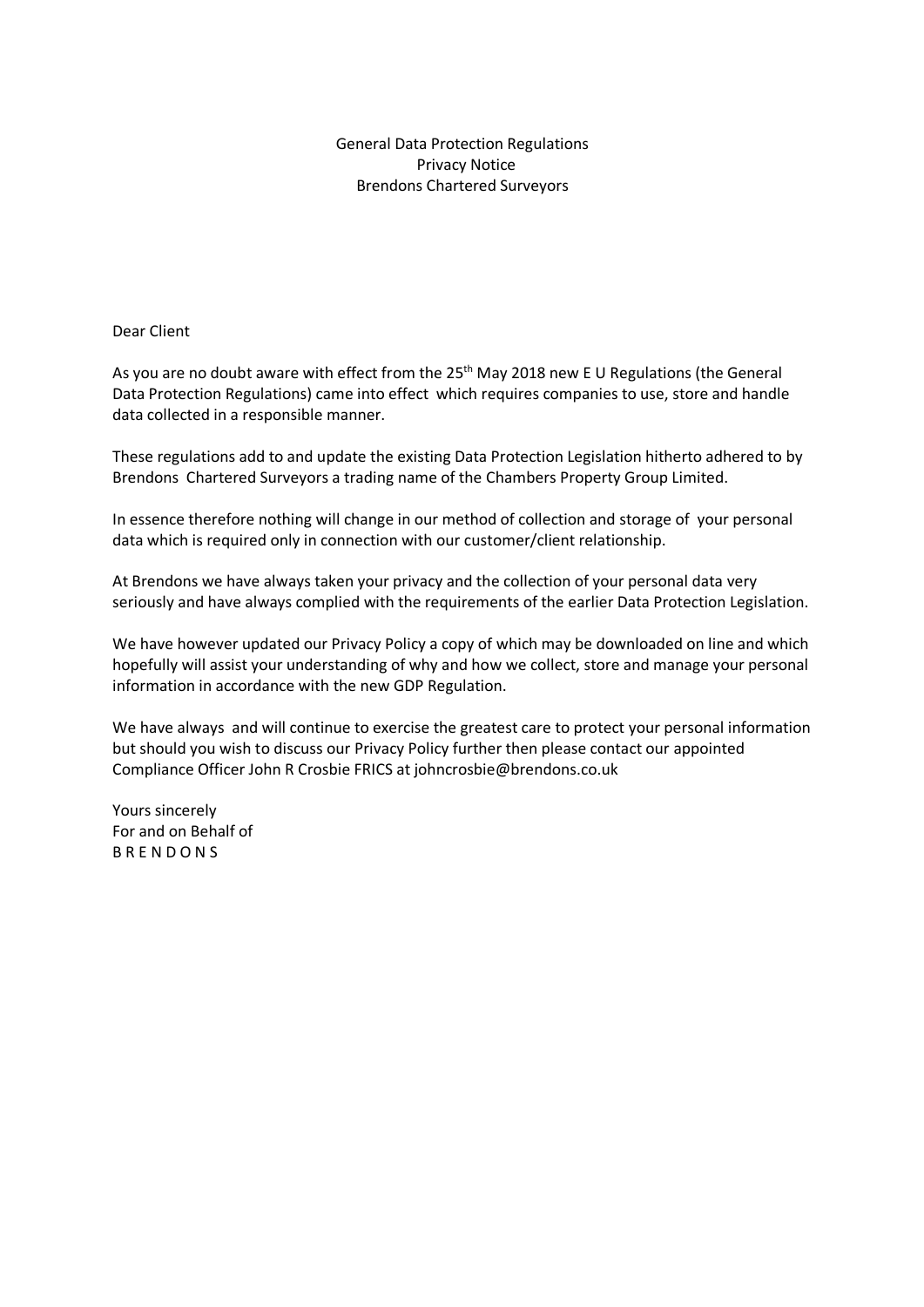# BRENDONS CHARTERED SURVEYORS LIMITED PRIVACY POLICY

Brendons Chartered Surveyors is a trading name within the Chambers Property Group Limited a company incorporated in England under Registration No 10057960.

Our Head Office is located at Royal Chambers, 104 Pitshanger Lane, Ealing, London W5 1QX

As a company we are committed to ensuring any data provided by you, the client, in connection with any instruction or activity, is used in a fully compliant manner and in accordance with amended legal requirements.

In order to provide you with any particular service requested of us we will of necessity need to collect and hold certain information from you e.g. name, address, and contact details.

This Privacy Policy explains in more detail what information we may require, how we will use and store that information and the choices available to you governing those matters.

Rest assured the company is committed to safeguarding any personal information ('data') with legal obligations placed on us to use and hold that information in accordance with the Data Protection Legislation as reinforced within the GDPR.

## 1. **Information collected**

When receiving instructions or assisting you with enquiries we will need to collect certain personal information from/about you for example your name, your postal address and email address telephone and/or mobile number and potentially for property letting/management purposes financial information.

By providing this information you enable The CPG Limited to provide you with the services you have requested.

We do not pass this information to any third party unconnected to the company and such information is available on a selective basis only to certain employees.

## 2. **How will we use use the information collected?**

The company will use your information for the following purposes:-

 $\triangleright$  For 'service administration purposes' as defined i.e. to deal with your request for the services to be provided by the company.